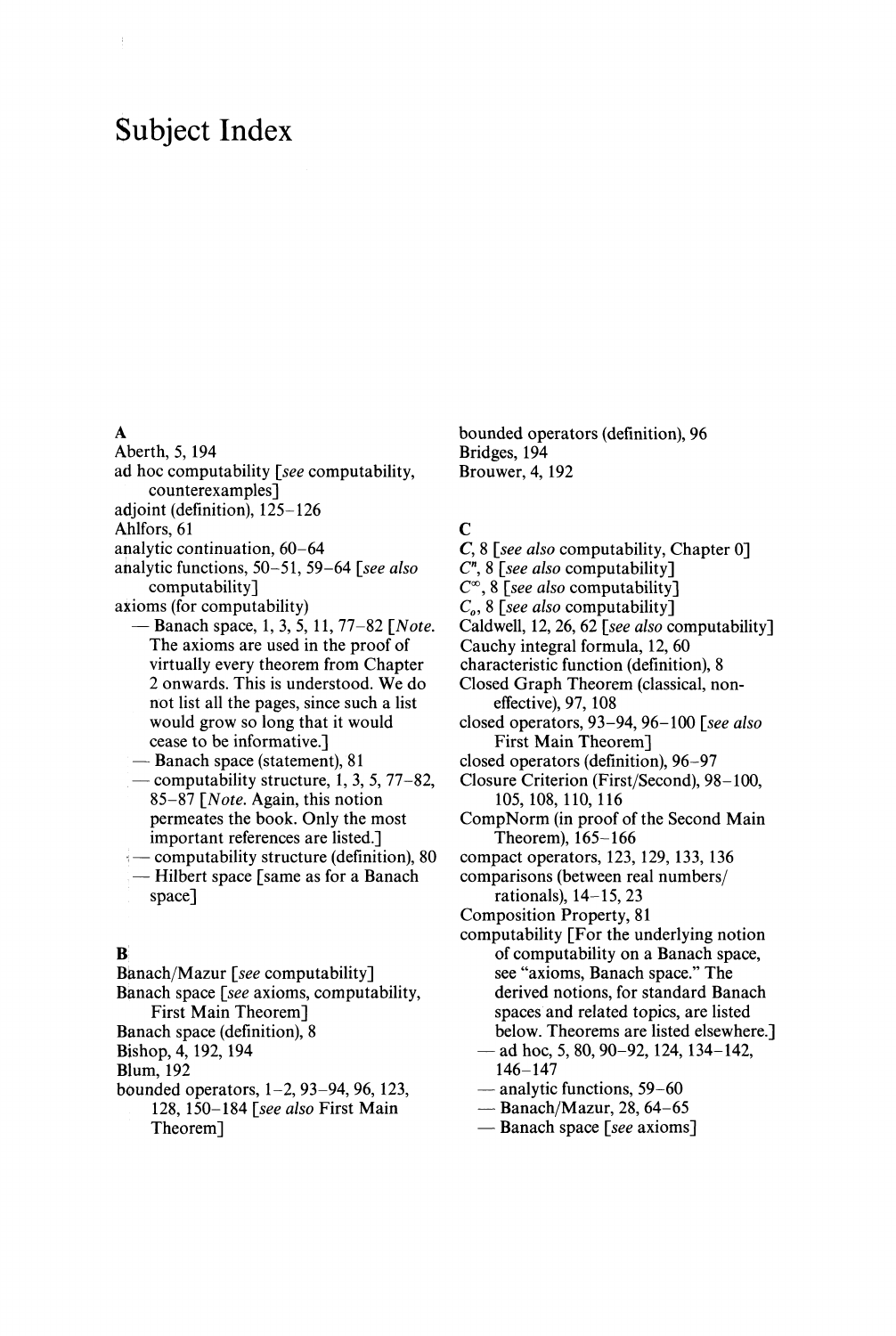- $-$  C<sup>n</sup>, 50-59, 104-105, 117
- $-C^{\infty}$ , 50, 54-57, 60
- — *C<sup>o</sup> ,* 84, 91, 107-108, 111, 118-119
- Caldwell/Pour-El, 12, 24-28 *[see also* Definition B and Chapter 0 computabity]
- Chapter 0 (an alternative designation for computability in the sense of Definitions A and B), 50, 79, 82-83, 94-95, 104-106, 115-116, 118-120, 149, 161-162
- complex numbers 14, 27
- continuous functions *[same as* Chapter 0 computability]
- Definition A, 12, 25-28, 28 (again in Section 4), 33, 36-37, 40, 44
- Definition B, 12, 25-28, 33, 36-37, 39, 44
- Definitions A and B (equivalence of), 36-37, 44-49
- double sequence, 18, 80
- energy norm, 95-96, 116-118
- Grzegorczyk/Lacombe, 4-5, 12, 24 28 *[see also* Definition A and Chapter 0 computability]
- Hubert space *[see* axioms]
- inner products, 136-138
- intrinsic, 79, 82-85, 90-91
- $-L^p$ , 5, 83–85, 94–95, 107–114
- $-\ell^p, 85,94,107-111$
- $-L^{\infty}$ , 89-90
- $-\ell_0^{\infty}$ , 85, 107-108, 110
- open sets, 193
- operators *[see* effectively determined operators]
- real numbers, 11, 13-17, 20
- rectangles, 25, 27
- sequences of rational numbers, 12, 14, 24
- sequences of real numbers,  $11-12$ ,  $17-$ 24
- sequences on a Banach space *[see* axioms]
- sequential (for continuous functions), 25, 28-29, 32, 34-35, 40, 51, 55, 64,
- 67-68, 71-72
- Sobolev spaces, 5, 95-96
- structure *[see* axioms]
- $-$  (0,  $\infty$ ), 27–28

continuous functions *[see* computability] convolution, 69-70 counterexamples (involving)

— ad hoc computability, 90-92, 134 139, 146

- analytic continuation for noncompact domains/sequences of functions, 62 63
- converse parts (iii) and (iv) of the Second Main Theorem, 188-191
- creation and destruction of eigen values, 130-132
- derivatives, 51, 55, 58-59,104-105
- derivatives of a sequence of functions, 59
- eigenvectors *[see* Eigenvector Theorem]
- entire functions, 62
- Fourier series, 105, 110
- Intermediate Value Theorem for sequences of functions, 42
- isometry of nonequivalent computability structures, 146
- $-L^{\infty}$ , 89–90
- non closed operators, 105
- non normal operators, 132-133
- noncompact domains, 58, 62
- noncomputable real numbers, 12, 20, 129-130, 132-133, 135
- noneffective convergence, 11-12, 16, 19-20, 22-23, 105
- norm of an effectively determined operator, 129
- separable but not effectively separable Banach spaces, 88
- sequences of eigenvalues, 129, 189— 191
- $-$  sequences of *n*-th derivatives, 55
- sequences of real numbers, 19–20, 22– 24
- sequences of step functions, 112
- sequentially computable continuous functions, 67
- unbounded operators *[see* First Main Theorem]
- wave equation, 68-69, 72-73, 115 116,120
- Cook, 192
- Cutland, 7

# $\mathbf D$

- $\mathscr{D}(T)$  [see domain]
- Davis, 7
- degrees of unsolvability, 192
- density (effective), 82, 85-87
- density (not necessarily effective), 82, 85, 88
- differentiation, 11,40, 50-59, 60-62, 104 105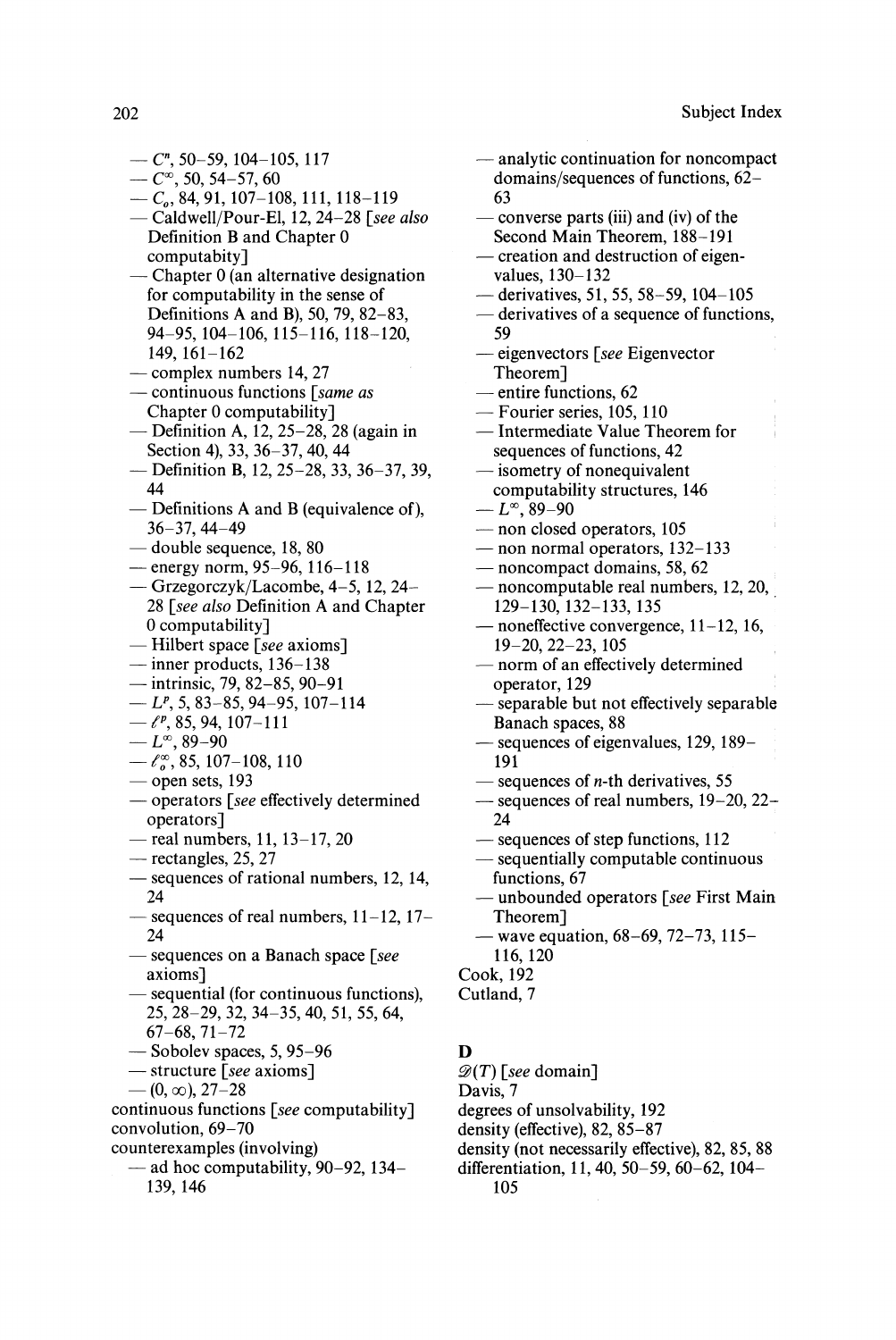Dirichlet norm *[see* computability, energy norm] distributions, 99-100, 108, 116 domain of an operator, 96-104, 125-126 Dunford/Schwartz, 110

### E

effective — convergence, 11-24, 34, 37, 44-49, 56, 72,81,86-87,105-106,162 — convergence (definitions), 14, 18, 34, 81 — generating set, 78-79, 82-87, 93-94, 101, 104, 127 *[Note.* This notion permeates the book. Only the most important references are listed.] — generating set (definition), 82 — uniform continuity,  $25-27$ ,  $29$ ,  $32$ ,  $34-$ 35, 40, 50, 53-55, 64, 67-68, 71-72 — uniform continuity (definition), 25-27 effectively — determined operator, 2, 123-124, 127-129, 132-134, 138-139, 150, 158-160, 184-185, 187-188 — determined operator (definition), 127 — separable, 78-79, 82, 88-89, 128, 138, 141-142 — separable (definition), 82 eigenvalue, 2, 123-124, 126-127 *[see also* Second Main Theorem] eigenvalue (definition), 127 eigenvector, 2, 123-124, 126-127 *[see also* Eigenvector Theorem] eigenvector (definition), 127 Eigenvector Theorem, 1-4, 77, 80, 123-124, 133-142 Eigenvector Theorem (statement), 133-134 elementary functions, 21 energy norm *[see* computability] exponential time, 192 extremal points, 148

# $\mathbf{F}$

Feferman, 192 Feigenbaum's constant, 194 First Main Theorem 1-4, 69, 77, 93-96, 101-120 First Main Theorem (statement), 101 Fourier series, 83, 94-95, 105-106, 108 111 Fourier transforms, 3, 95, 108-111 Friedman, 192

# G

Gödel, 78 Grzegorczyk, 4, 5, 12, 25, 28, 104, 192-193 *[see also* computability] Grzegorczyk hierarchy, 192

# H

- Hahn Banach Theorem (in Addendum on problems), 194 Halmos, 129, 151-153, 157 heat equation, 3, 70, 118-119 Hellwig, 116 Herbrand, 78 higher order recursion theory, 192 Hilbert space *[see Second Main Theorem,* Eigenvector Theorem] Hilbert space (definition), 8
- Hilbert transform, 109

### I

- *I 9 [see* computable rectangle]
- *I<sup>4</sup>* [see computable rectangle]
- InEq (in proof of the Second Main Theorem), 178
- injection operator, 107-108
- Insertion Property, 81
- integration, 12, 33, 35, 37-40
- intrinsic computability *[see* computability]
- isometries, 125, 145-148 *[see also* counter examples]

# K

Karp, 192 KdV equation, 194 Kirchhoff's formula, 12, 33, 73,115-116 Kleene, 7, 25 Ko, 192 Kreisel, 2, 5, 13, 41, 193

# L

*L p ,* 8 *[see also* computability] / p , 8 *[see also* computability] *U° [see* computability, counterexamples] *ίo [see* computability] Lachlan, 5 Lacombe, 4, 5,12-13, 25, 28, 41,104, 193 *[see also* computability] Laplace's equation, 3, 70,119 Limit Axiom *[see* axioms] Linear Forms Axiom *[see* axioms]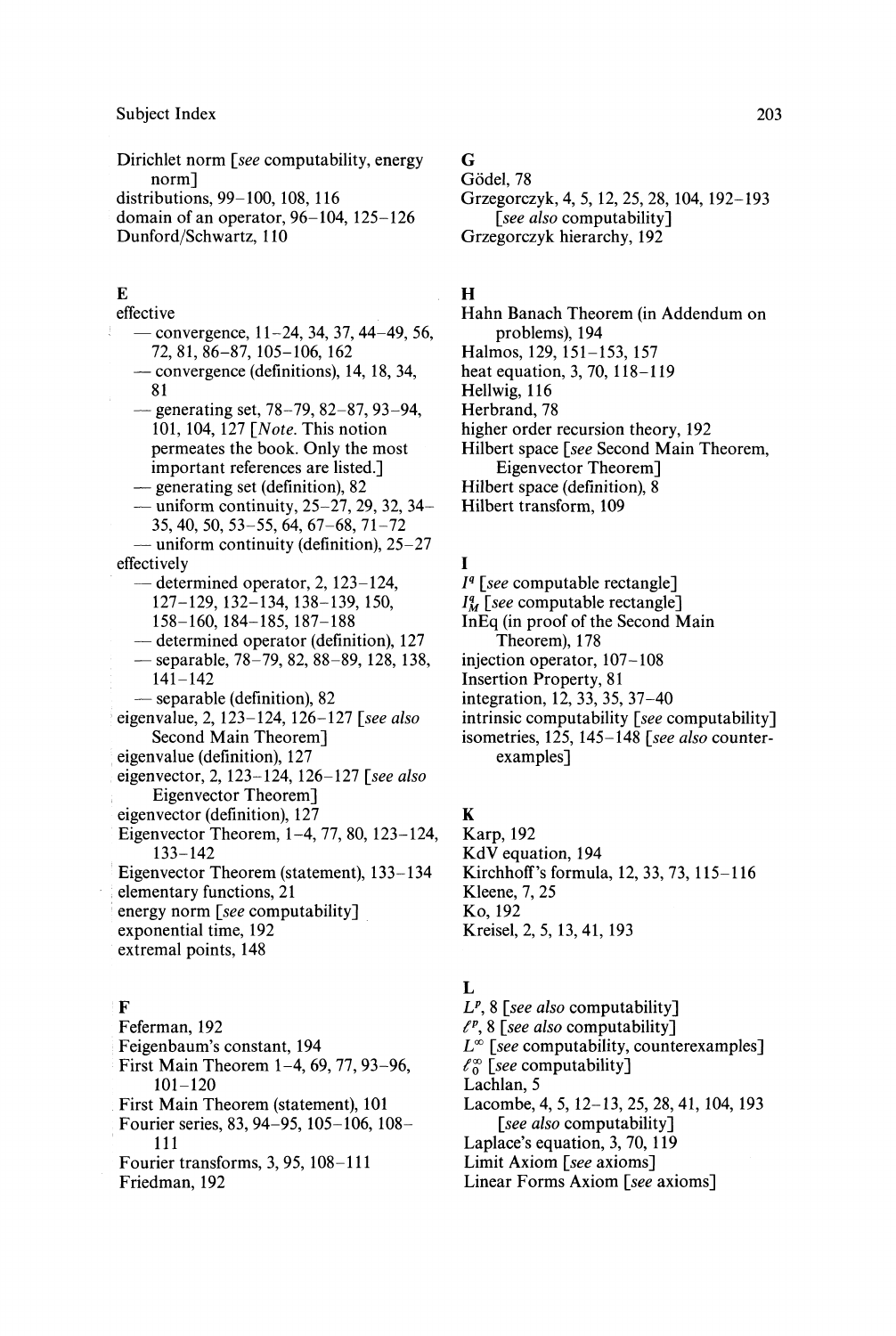204 Subject Index

linear independence *[see* Effective Independence Lemma] linear span (definition), 78 Loomis, 151-153

#### M

 $[-M, M]$  (in proof of the Second Main Theorem), 160 Markov, 78, 192 Mazur, 5, 17 *[see also* computability, Banach/Mazur] Metakides, 5, 194 modulus of convergence, 16 monotone convergence, 20 Moschovakis, 5 Mostowski, 5, 24 Mycielski, 28 Myhill, 5, 50-53, 105

#### N

Nagy *[see* Riesz/Nagy] Navier-Stokes equation, 194 Nerode, 5, 194 non normal operators, 194 *[see also* counterexamples] nonlinear analysis, 194 Norm Axiom *[see* axioms] normal operators, 123, 126, 132-133, 157, 184-187 *[see also* Second Main Theorem] normal operators (definition), 126 Not an eigenvalue! (in proof of the Second Main Theorem), 168-169, 176-177

#### O

operational calculus (for the Spectral Theorem), 152-153, 161-162 operators *[see* bounded, unbounded, closed, self-adjoint, normal, compact; *see also* effectively determined operator] orthonormal basis, 136-137, 140-141 overlapping intervals, 149, 162, 166-167, 174

#### $\mathbf{P}$

*P = NP* problem, 192 pairing function (definition), 7 partial derivatives, 58, 72 Petrovskii, 115 piecewise linear functions, 83, 112 polynomial space, 192 polynomial time, 192 Post, 78 potential equation *[see* Laplace's equation] Pour-El, 50, 64-65, 68, 105-106, 111, 118- 120, 194 *[see also* Caldwell] primitive recursive functions, 192 problems, 192-194

### O

quantum mechanics, 2,124, 126-127

### R

real analytic functions, 64 real numbers *[see* computability] recursive function (description in terms of Turning machines), 6 recursive set (definition), 7 recursive topology, 193 recursively enumerable nonrecursive set, 6- 7, 15, 22, 52, 56, 58, 62-63, 90, 102, 104, 113, 129-130, 135, 146, 189 recursively enumerable nonrecursive set (definition), 7 recursively enumerable set (definition), 6-7 recursively inseparable pair of sets, 7,42, 65 recursively inseparable pair of sets (definition), 7 Rice,  $5, 11-12, 16-17$ Richards, *[see* Pour-El] Riemann Mapping Theorem (in Addendum on problems), 193 Riemann surfaces, 193 Riesz Convexity Theorem (classical), 110 Riesz/Nagy, 125-129, 151-153, 157, 190 Robinson, 5, 17 Rogers, 5, 7

# S

- *Sf [see* axioms, computability structure] Sanin, 192
- Schwartz *[see* Dunford/Schwartz]
- Second Main Theorem, 1-4, 77, 123-124, 128-130,149-191
- Second Main Theorem (statement), 128
- see saw construction, 44

self-adjoint operators, 2, 123, 125-126, 128-132 *[see also* Second Main

Theorem, Eigenvector Theorem]

self-adjoint operators (definition), 126

sequences *[see* axioms, computability, counterexamples]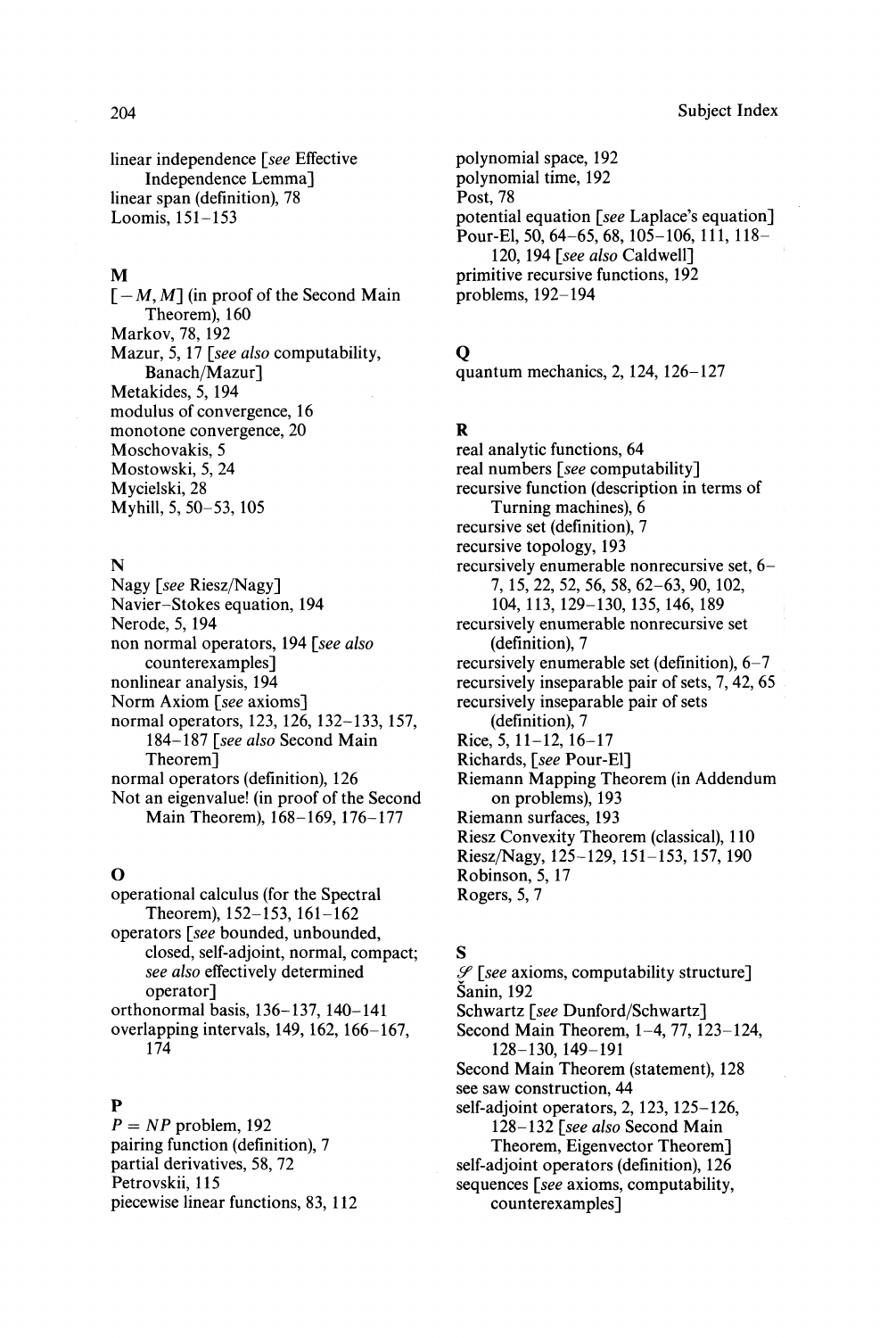- Shepherdson, 5 Shohat/Tamarkin, 87 Shore, 5, 194 Shub *[see* Blum] Simpson, 5 Smale *[see* Blum] Soare, 7 Sobolev spaces *[see* computability] spectral measure, 149, 151-152, 166, 170- 172 Specker, 5, 11-13, 16,41 Spectral Theorem (classical, noneffective), 149, 151-157, 170 spectrum, 123-124, 126-127 *[see also* Second Main Theorem] spectrum (definition), 126 SpThm (in proof of the Second Main Theorem), 153-157, 172 standard functions, 27 step functions, 5, 79, 84-85, 112-114
- subrecursive hierarchies, 192

#### т

- Tamarkin *[see* Shohat/Tamarkin]
- Taylor series, 60-61
- Theorems [The redundant terms "computability/noncomputability" have largely been omitted in the indexed list which follows.]
	- Analytic Continuation Theorem, 60
	- Closure Under Effective Uniform Convergence, 34
	- Compact Operators, 129
	- Composition of Functions, 28-31
	- Creation and Destruction of Eigenvalues, 130
	- Differentiation Theorem for  $C^1$ , 51, 104
	- Differentiation Theorem for  $C^2$ , 53
	- Differentiation Theorem for the Sequence of *n-ih* Derivatives, 55
	- Effective Density Lemma, 86
	-
	- Effective Independence Lemma, 142
	- Effective Modulus Lemma, 65
	- Eigenvector Theorem, 133-134
	- Entire Function Theorem, 62
	- Expansion of Functions, 33
	- Fejer's Theorem, 106
	- First Main Theorem, 101
	- Fourier Series (effective convergence of), 105
	- Fourier Series and Transforms *(L<sup>p</sup>*  computability of), 110
	- Heat Equation, 119
- Integration Theorems, 35, 37-39,104
- Intermediate Value Theorem, 41
- $-L^p$ -Computability for Varying p, 107
- Laplace's Equation, 119
- Max-Min Theorem, 40
- Mean Value Theorem, 44
- Non-Normal Operators (noncomputable eigenvalues), 132
- Operator Norm, 129
- Patching Theorem, 32
- Plancherel Theorem, 111
- Potential Equation *[see* Laplace's Equation]
- Real Closed Field, 44
- Riemann-Lebesgue Lemma, 111
- Second Main Theorem, 128
- Second Main Theorem (converse parts), 189-190
- Second Main Theorem (for normal operators), 184
- Second Main Theorem (for unbounded operators), 188
- Sequence of Eigenvalues (noncomputability of), 129
- Seqentially Computable but Not
- Computable Continuous Functions, 67
- Stability Lemma, 87
- Step Functions, 114
- Stieltjes, Hamburger, Carleman Theorem, 87
- Third Main Theorem *[see* Eigenvector Theorem]
- Translation Invariant Operators, 71
- Waiting Lemma, 15
- Wave Equation Theorem (energy norm), 118
- Wave Equation Theorem (uniform norm), 116
- Wave Equation Theorem (weak solutions), 73
- Weierstrass Approximation Theorem, 45,86
- Wiener Tauberian Theorem, 87
- translation, 69-70
- translation invariant operators, 51, 69-73
- triangle functions (in proof of the Second
	- Main Theorem), 149, 162-165, 167

Turing, 78

Turing machine, 6

#### $\mathbf{U}$

unbounded operators, 1-2, 93-94, 123, 157, 187-188 *[see also* First Main Theorem]